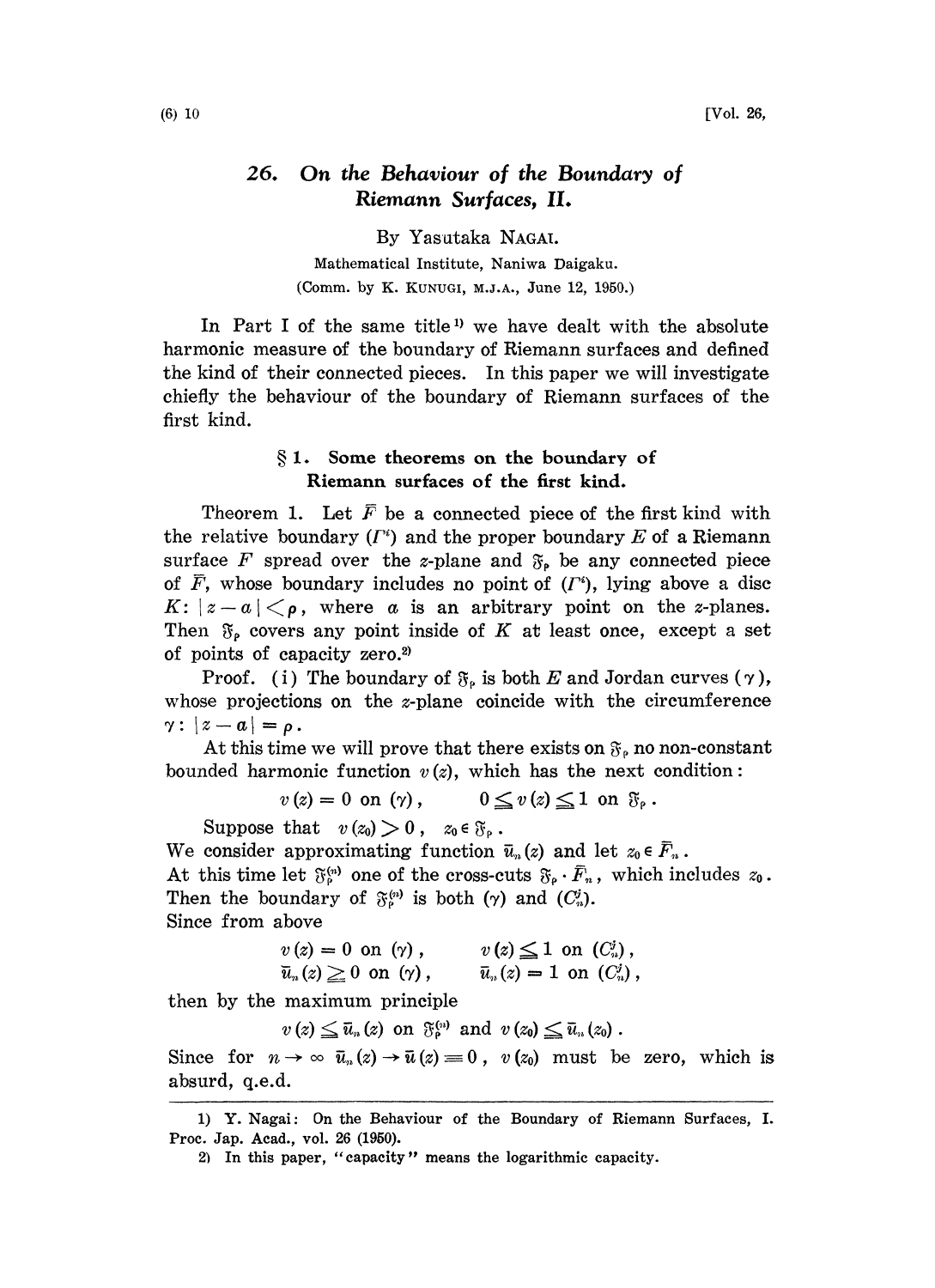No. 6.] On the Behaviour of the Boundary of Riemann Surfaces, II. (6) 11

(ii) Suppose that  $\mathfrak{F}_{\rho}$  does not cover a set M of positive capacity lying inside of K. Let  $M_0$  be the subset of  $M$ , which lies inside of a Jordan curve  $\gamma_0$ , where  $\gamma_0$  lies inside of K and has a positive distance from  $\gamma$ . Then  $M_0$  is a closed set. If  $\gamma_0$  lies near to  $\gamma$ , then cap.  $M_0 > 0$ .

Let D be the schlicht domain bounded by  $\gamma$  and  $M_0$  and  $v(z)$ be the solution of Dirichret problem with the boundary condition:

 $v(z) = 1$  on  $M_0$ ,  $v(z) = 0$  on  $\gamma$ .

Then since cap.  $M_0>0$ ,  $v(z)\neq0$ .

When we consider  $v(z)$  as a bounded harmonic function on  $\mathfrak{F}_{\rho}$ , then  $v(z)$  has the property, which we have mentioned at (i) and therefore  $v(z) \equiv 0$ , which is absurd.

Hence our assertion has been proved, q.e.d.

Definition. We call the number of sheets of <sup>a</sup> Riemann surface F above z, the number of covering time of z by F and denote it by  $n(z)$ . Then we shall prove;

Theorem 2. Let  $F$  be a Riemann surface spread over the z-plane and have no Green's function. If  $n(a) \geq k$ , then the set of such z-points as  $n(z) \leq k-1$  is of cap. 0.

Proof. We can easily know that the set of such points  $z$  that  $n(z)\geq k$  makes a domain D. Let the boundary of D be E, then obviously  $n(z) \leq k-1$  for any point z belonging to E. Therefore we will prove that cap. of  $E=0$ .

Now we suppose that cap. of  $E>0$ . Let the set of such z-points belonging to E as  $n(z) = m$ , be  $e_m$ , then  $E = \sum_{n=1}^{k-1} e_m$ .

By the assumption that cap. of  $E > 0$ , there is a certain  $e_m$ , such that cap. of  $e_n > 0$ ,  $(m \leq k-1)$ . As well-known we can find a closed subset  $E_m$  of  $e_m$ , such that cap. of  $E_m > 0$ .

Then there exists a point  $z_0$  on E, such that cap. of  $E_m \cdot K > 0$ for any small disc K about  $z_0$ , where  $E_m \cdot K$  is the part of E contained in K. Since  $z_0 \in E_m$ ,  $z_0$  is covered m-times by F. Hence the part of F above K contains m discs:  $F_1, F_2, \ldots, F_m$  consisting of only inner points of F. Since  $m \leq k-1$ , there is another connected piece  $F_0$  of F above K other than  $F_1, F_2, \ldots,$  $\boldsymbol{F}_m$  .

Then  $F_0$  does not cover  $E_m \cdot K$ . On the other hand F has no Green's function, so that by Theorem 2, Part <sup>I</sup> and Theorem 1 we can know that cap. of  $E_m \cdot K$  and therefore cap. of E must be zero, q.e.d.

From this theorem we have immediately next colloraries.

Collorary 1. Let  $F$  be a Riemann surface spread over the z-plane and have no Green's function. If the set of such z-points as  $n(z)=k$  is cap. positive, then the whole points on the z-plane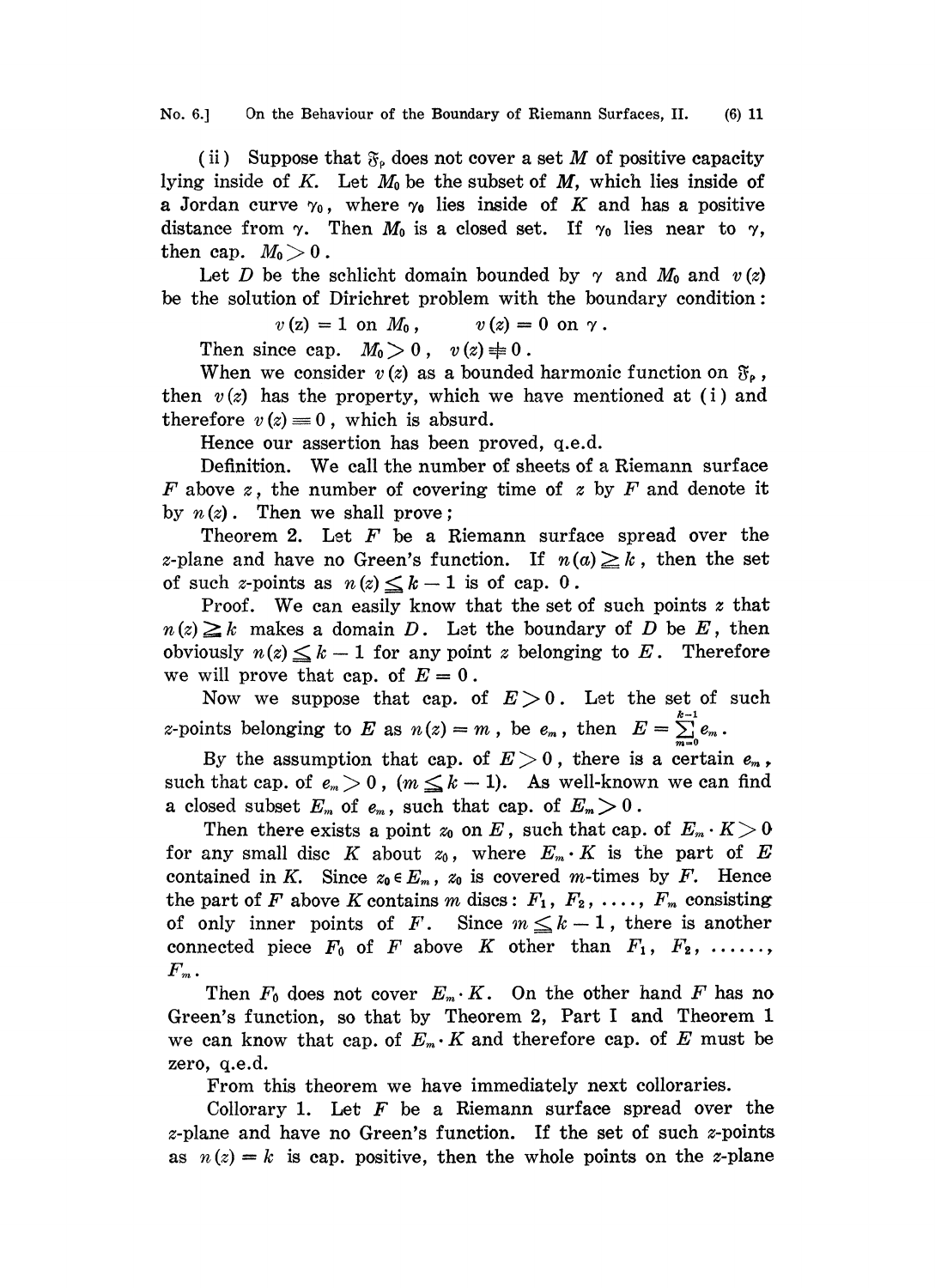are covered exactly k-times by  $F$  except a possible set of z-points of cap. 0,  $n(z)$  of which is  $\leq k-1$ .

Collorary 2. Let  $F$  be a Riemann surface spread over the z-plane and have no Green's function. If there exists such a point a that  $n(a) = \infty$ , then the whole points on the z-plane are covered infinitely often by  $F$  except a possible set of z-points of cap. 0.

Specially for Riemann surfaces consisting of a finite number of sheets

Theorem 3. Let  $F$  be a Riemann surface consisting of a finite number of sheets spread over the z-plane and have no Green's function. Then the set  $E$  of the projections on the *z*-plane of the boundary of  $F$  is of cap.  $0$ .

Proof. If  $F$  consists of m-sheets, then there exists such a point a as  $n(a) = m$ . Then by Theorem 2 the set e of such z-points as  $n(z) \leq m-1$  is of cap. 0. On the other hand any point of E is ever contained in  $e$ . Thus cap. of  $E$  is zero, q.e.d.

Theorem 4. (Tsuji's theorem)<sup>3</sup> Let F be a Riemann surface consisting of a finite number of sheets spread over the  $z$ -plane and the set  $E$  of the projections on the *z*-plane of its boundary be of cap.  $0$ . Then  $F$  has no Green's function.

**Proof.** Suppose that  $F$  has Green's function. We map the universal covering surface  $\delta^*$  of F on  $|w| < 1$  by  $z = f(w)$ . Then obviously  $F$  satisfies the necessary conditions of Theorem 1 of Part I, so that by that theorem  $\lim f(w)$  exists almost everywhere on  $|w| = 1$ , when w tends to  $|w| = 1$  non-tangentially. Obviously this limiting values belong to E and cap. of  $E=0$ , so that by R. Nevanlinna's theorem<sup>4</sup>  $f(w) =$ const., which is absurd.

Hence  $F$  has no Green's function, q.e.d.

Next we enunciate similar theorems about partial Riemann surface  $\bar{F}$  of F, which has the relative boundary ( $\Gamma^i$ ) and the proper boundary E.

Now let  $(D_j)$  be a finite number of domains on the z-plane, which are separated by the projections on the z-plane of  $(I^i)$ .

Then we shall prove;

Theorem 2'. Let  $\overline{F}$  be of the first kind. If  $n(a) \geq k$  for  $a \in D_i$ , then the set of such z-points in  $D_i$  as  $n(z) \leq k-1$  is of cap. 0.

**Proof.** Since  $\overline{F}$  is of the first kind, considering Theorem 1 we can prove the assertion quite similarly as Theorem 2. Thus we have Proof. Since  $F$  is of the first kind, considering Theorem 1 we<br>prove the assertion quite similarly as Theorem 2. Thus we have<br>Collorary 1'. Let  $\overline{F}$  be of the first kind. If the set of such

Collorary 1'. Let  $\overline{F}$  be of the first kind. If the set of such z-points belonging to a certain  $D_i$  as  $n(z) = k_i$  is of cap. positive, then the whole points of  $D_j$  are covered exactly  $k_j$ -times by  $\overline{F}$  with

<sup>3)</sup> M. Tsuji: Theory of conformal mapping of multiply connected domain, III. Jap. Journ. Math., 19 (1944), p. 170.

<sup>4)</sup> R. Nevanlinna: Eindeutige analytische Funktionen, (1936), p. 198.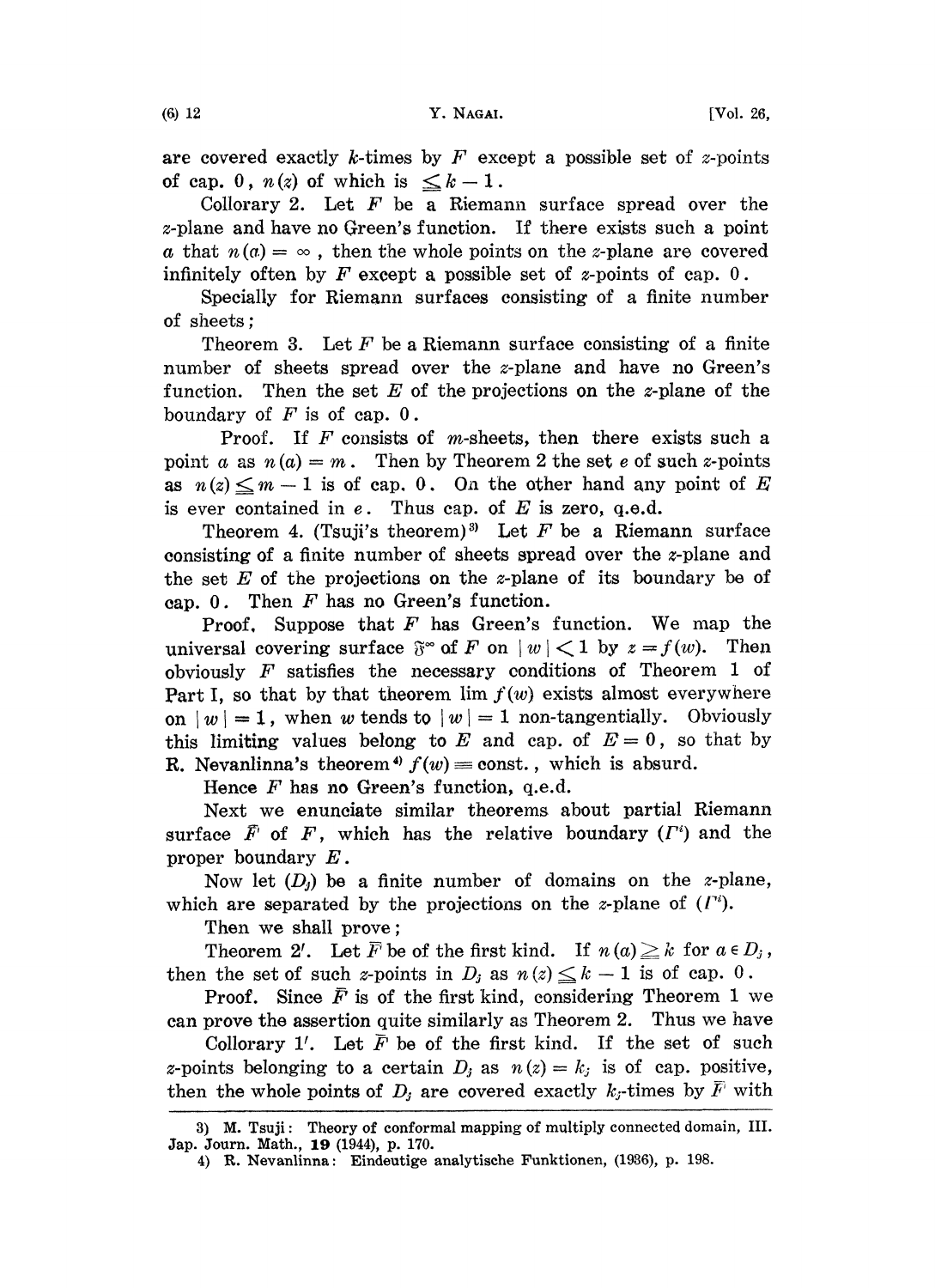a possible exception of cap. 0. Moreover at this time for the other  $D_j$  too we can find the same finite number  $k_i$  as  $k_i$ .

Proof. The first part of the assertion can be proved by Theorem 2'. Next let  $z_0 \in D_j$  be such a point as  $n (z_0) = k_j$  lying suitably near the boundary of  $D_j$  and  $D_j$  be one of the adjoining domains to  $D_j$ . By a suitable slight deformation of  $(I^*)$  we can consider  $z_0$  as an inner point of  $D_i'$ . At this time the change of  $n(z_0)$  is obviously finite such that

the new  $n(z_0) = k_j + m_j' = k_j' \; (< \infty)$ ,

and a suitable neighbourhood of  $z_0$  is covered exactly  $k/$ -times by  $\bar{F}$ . As above stated the nature of  $\bar{u}(z)=0$  is independent of a slight deformation of  $(I^i)$ , so that Theorem 1 is reserved for  $D_i'$ .

Therefore applying the first part of the assertion on  $D_j$ , we can know that the whole point of the former  $D_j$  are exactly  $k_j$ -times covered by  $\overline{F}$  with a possible exception of cap. 0. Continuing such a way we can know the validity of our assertion, q.e.d.

Collorary 2'. Let  $\overline{F}$  be of the first kind and  $n (a) = \infty$ , then for the whole z on the z-plane  $n(z) = \infty$  except a possible set of z-points of cap. 0.

Proof. Let a belong to  $D_i$ , then quite similarly as above stated we can prove that every point of  $D_j$  is covered by  $\overline{F}$  infinitely often except a possible set of z-points of cap.  $0$ . Then by a suitable slight deformation of  $(\Gamma^i)$  we can claim the same property for each of the adjoining domains  $D_j$  of  $D_j$  and therefore for all  $(D_j)$ . Consequently the assertion is true, q.e.d.

Theorem 3'. Let  $\overline{F}$  be of the first kind and consist of a finite number of sheets. Then the set e of the projections on the z-plane of the proper boundary  $E$  is of cap. 0.

Proof. In the first place we will prove that the cap. of  $e \cdot D_i$ for every j is zero, where  $e \cdot D_i$  is the part of e lying in  $D_i$ . Since  $\tilde{F}$  consists of a finite number of sheets, the maximum of  $n(z)$ , when z varies in  $D_i$ , is finite  $k_i$ . Then as in Collorary 1' stated  $n(z) = k_i$ for the whole z-points of  $D_j$  with a possible exception  $\varepsilon_j$  of cap. 0. Of course any point of  $e \cdot D_i$  belongs to  $\varepsilon_i$ , so that  $e \cdot D_i$  is of cap. 0, q.e.d.

Next for the part  $e_r$  of e, which lies on the boundary of  $(D_i)$ , by a suitable slight deformation of  $(\Gamma^i)$  we can prove quite similarly as above that  $e_r$  is of cap. 0, q.e.d.

Theorem 4'. Let  $\overline{F}$  consist of a finite number of sheets with the relative boundary  $(I^*)$  and the set  $\varepsilon$  of the projections on the z-plane of the proper boundary E be of cap. 0. Then  $\overline{F}$  is of the first kind.

Proof. Suppose that  $\bar{F}$  is of the se<br>harmonic measuring function  $\bar{u}(z) \neq 0$ . Suppose that  $\bar{F}$  is of the second kind and therefore its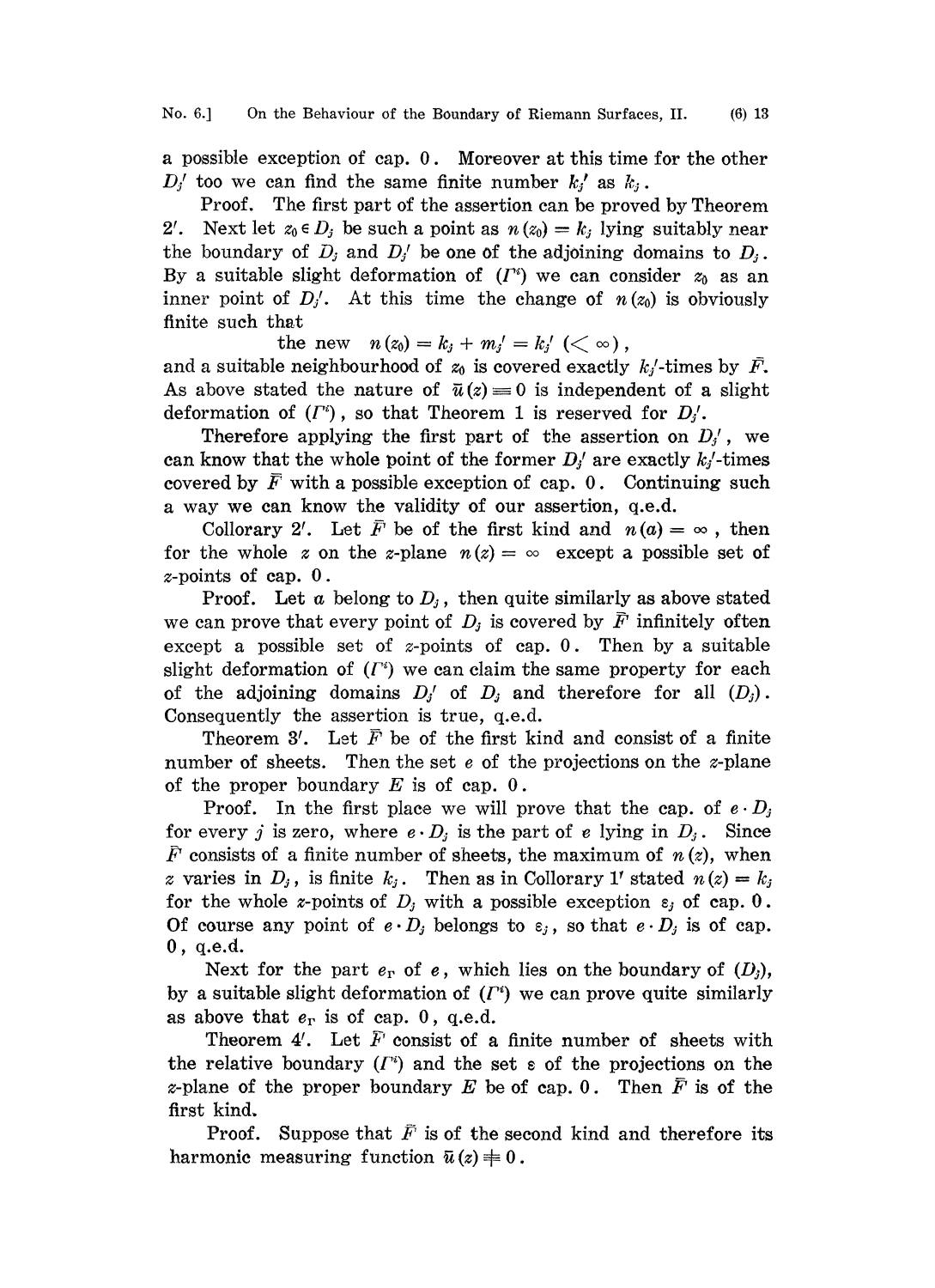Since  $F$  has Jordan closed curves  $(F)$  as its boundary, it has of course Green's function. Then when we map the universal covering surface  $\bar{\mathfrak{F}}^{\infty}$  of  $\bar{F}$  on  $|w|<1$ ,  $(F^i)$  and E correspond to  $(\gamma)$ and e on  $|w|= 1$  respectively, where ( $\gamma$ ) is the set of arcs and by Theorem 1, Part I  $m(\gamma) + me = 2\pi$ .

Since cap. of  $\varepsilon$  is 0, by R. Nevanlinna's theorem we have  $m e = 0$  and  $m (\gamma) = 2 \pi$ .

Now we consider the transform  $U(w)$  of  $\bar{u}(z)$ , then since  $\bar{u}(z) = 0$  on  $(\Gamma^i)$ ,  $U(w)$  must be zero on  $(\gamma)$ . While  $m(\gamma)=2\pi$ , so  $U(w)=0$ . Consequently  $\bar{u}(z)=0$ , which is absurd.

Hence  $\overline{F}$  must be of the first kind, q.e.d.

Remark. Let  $\overline{F}$  be of the first kind. The number of the connected pieces of  $\overline{F}$  lying above a disc K about any paint a on the z-plane is in general enumerably infinite. Let  $\bar{F}_0$  be one of them and  $e_0$  be its proper boundary, the set  $\varepsilon_0$  of whose projections on the z-plane lies inside of K. If  $\bar{F}_0$  consists of a finite number of sheets, then quite similarly as Theorem 3' we can prove that  $\varepsilon_0$  is of cap. 0. If  $\overline{F}_0$  consists of enumerably infinite number of sheets, then similarly as Collorary  $2'$  we can prove that the whole points of K are covered infinitely often by  $F_0$  with a possible exception of cap. 0.

## § 2. Applications on the transcendental singularities of Riemann surfaces associated with analytic functions.

Definition. Let  $F$  be a Riemann surface with the boundary  $E$ spread over the z-plane and consist of a finite number of sheets. Then we can ever find such a point  $z_0$  on the z-plane that any point of the set of the projections of E does not coincide with  $z_0$  and therefore all  $z_k (k = 1, 2, ..., m)$  are inner poins of F, where the projections of all  $z_k$  coincide with  $z_0$ .

We call for convenience sake such point  $z_0$  a "super-ordinary point of order m" and each of  $z_k$  a point "belonging to  $z_0$ ". Next moreover let  $F$  be of the first kind. Then by Theorem 3' the set e of the projections of the proper boundary  $E$  is cap. 0. Now let (a) be a boundary point with the projection  $a$ . Then we can draw a simple closed curve  $\Gamma$  on the z-plane surrounding  $\alpha$ , on which no point of e lies and whose diameter is chosen to be as small as possible.

At this time we assume that any point belonging to the set of the projections of branch points of  $F$  does not lie on  $\Gamma$ . Then the connected piece  $\bar{F}_0$  of F with the relative boundary ( $\Gamma_0$ ) and with (a) as its proper boundary point lying above the domain  $\bar{A}_{\Gamma}$ , where  $\overline{A}_{\Gamma}$  is the Jordan domain bounded by  $\Gamma$ , is of the first kind and the projections of  $(\Gamma_0^i)$  coincide with  $\Gamma$ . We call this connected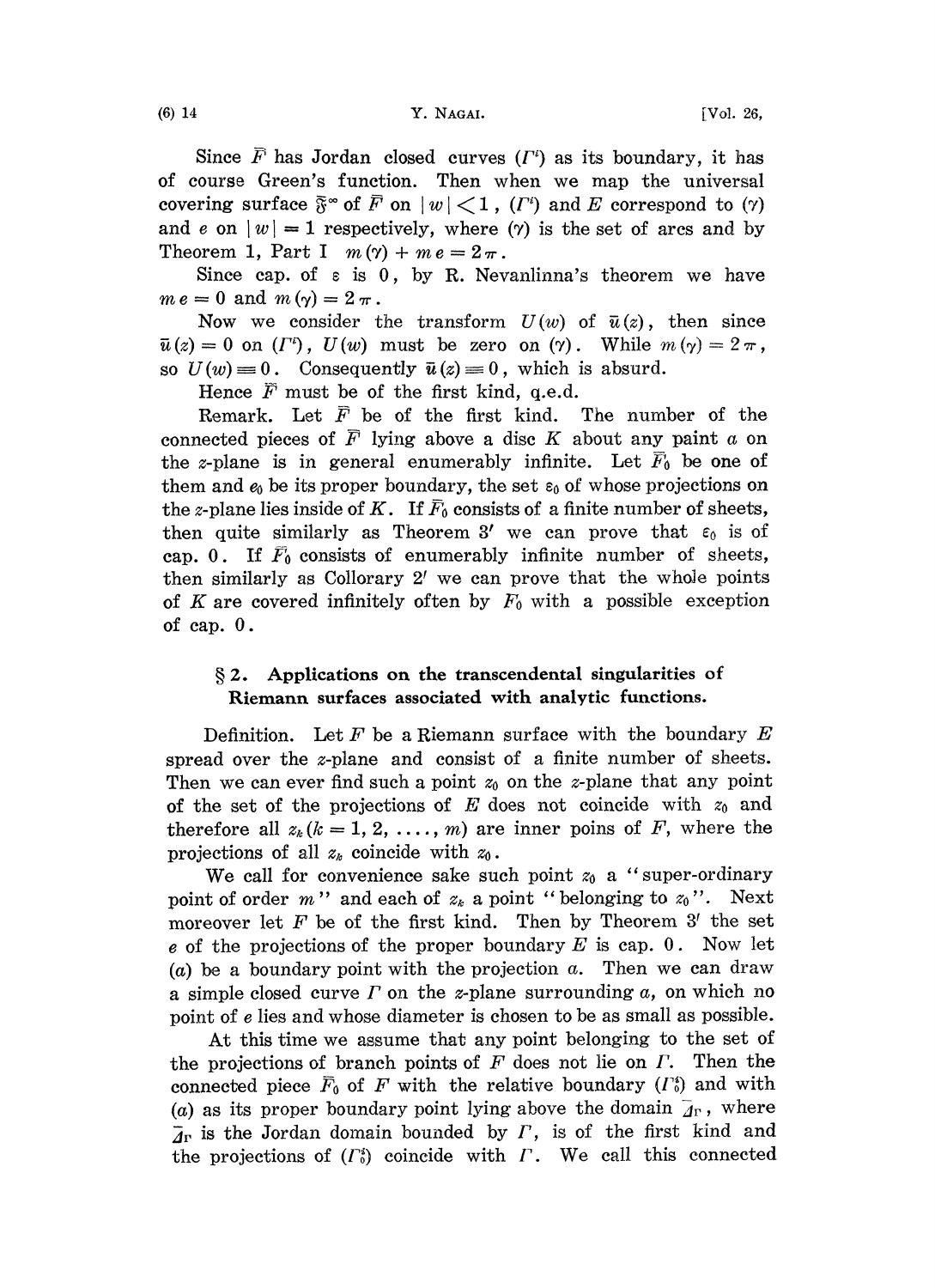piece  $\bar{F}_0$  "the *F*-neighbourhood of (a)".

Theorem 5. Let  $F$  and  $\mathfrak F$  be Riemann surfaces spread over the z-plane and the w-plane respectively and both correspond in a one-one conformal manner each other by means of  $w=f(z)$ ,  $z=\varphi(w)$ .

Let  $\overline{F}$  be a part of F, of the first kind, consisting of a finite number of sheets with the relative boundary  $(F<sup>i</sup>)$  and the proper boundary E, the set of whose projections is e, and  $\bar{R}$  be its transform by  $w = f(z)$  spread over the w-plane. If  $\tilde{g}$  consists of a finite number of sheets, then  $w = f(z)$  has no transcendental singularity on  $E$ .

Proof. Let  $(a)$  be an arbitrary point of  $E$ , whose projection is  $a$ . By the assumption of the finiteness of the number of sheets of  $\tilde{\mathfrak{F}}$  we can find a "super-ordinary point of order m"  $w_0$ , the inner points "belonging to" which are  $w_k$   $(k = 1, 2, ..., m)$ , and let  $z_k$   $(k=1, 2, ..., m)$  be the transform on  $\overline{F}$  of those m points by means of  $z = \varphi(w)$ . Next we take a *Γ*-neighbourhood of (*a*),  $\bar{F}_0$ , which excludes all  $z_k$  and consists of *n*-sheets.

Let  $w_i(z)$   $(i = 1, 2, ..., n)$  be the branch functions of  $w = f(z)$ on  $\bar{F}_0$ . Then since  $\frac{1}{\sqrt{2\pi}}$  is bounded on  $\bar{F}_0$ ,  $\frac{1}{\sqrt{2\pi}}$  are  $f(z) - w_0$   $w_i(z) - w_0$ uniformly bounded in the domain  $\mathcal{A}_r$ , where  $\mathcal{A}_r$  is the domain bounded by  $\Gamma$  and  $e$ . We put

$$
\prod_{i=1}^n\Big(\frac{1}{w-w_0}-\frac{1}{w_i(z)-w_0}\Big)=\frac{1}{(w-w_0)^n}+\frac{a_1(z)}{(w-w_0)^{n-1}}+\ldots+a_n(z).
$$

Then all  $a_i(z)$  are uniform meromorphic functions in  $\Lambda_{\rm r}$  and from above are bounded. Hence by R. Nevanlinna's theorem<sup>5</sup> they are regular at any point belonging to  $e$  in the interior of  $\Gamma$ .

Namely  $w = f(z)$  has no transcendental singularity at  $(a)$ .

Since  $(a)$  is arbitrary, our assetion has been proved, q.e.d. From this theorem we can prove immediately;

Theorem 6. Under the same conditions as Theorem 5 if  $w = f(z)$  has at least one essential singularity on E, then  $w = f(z)$ takes every value infinitely often except a possible set of  $w$ -values of cap. 0.

Proof. The transform  $\bar{S}$  must consist of enumerably infinite number of sheets by Theorem 5, because  $\overline{F}$  has at least one essential singularity on E. Since  $\overline{F}$  is of the first kind,  $\overline{S}$  is of the first kind by Theorem 4, Part I. Hence by Collerary  $2'$  the whole points on the w-plane are covered infinitely often by  $\bar{g}$  with a possible exception of cap. 0.

In other words  $w = f(z)$  takes every value infinitely often except a possible set of  $w$ -values of cap.  $0$ , q.e.d.

<sup>5)</sup> R. Nevanlinna: loc. cit. 4), p. 132.